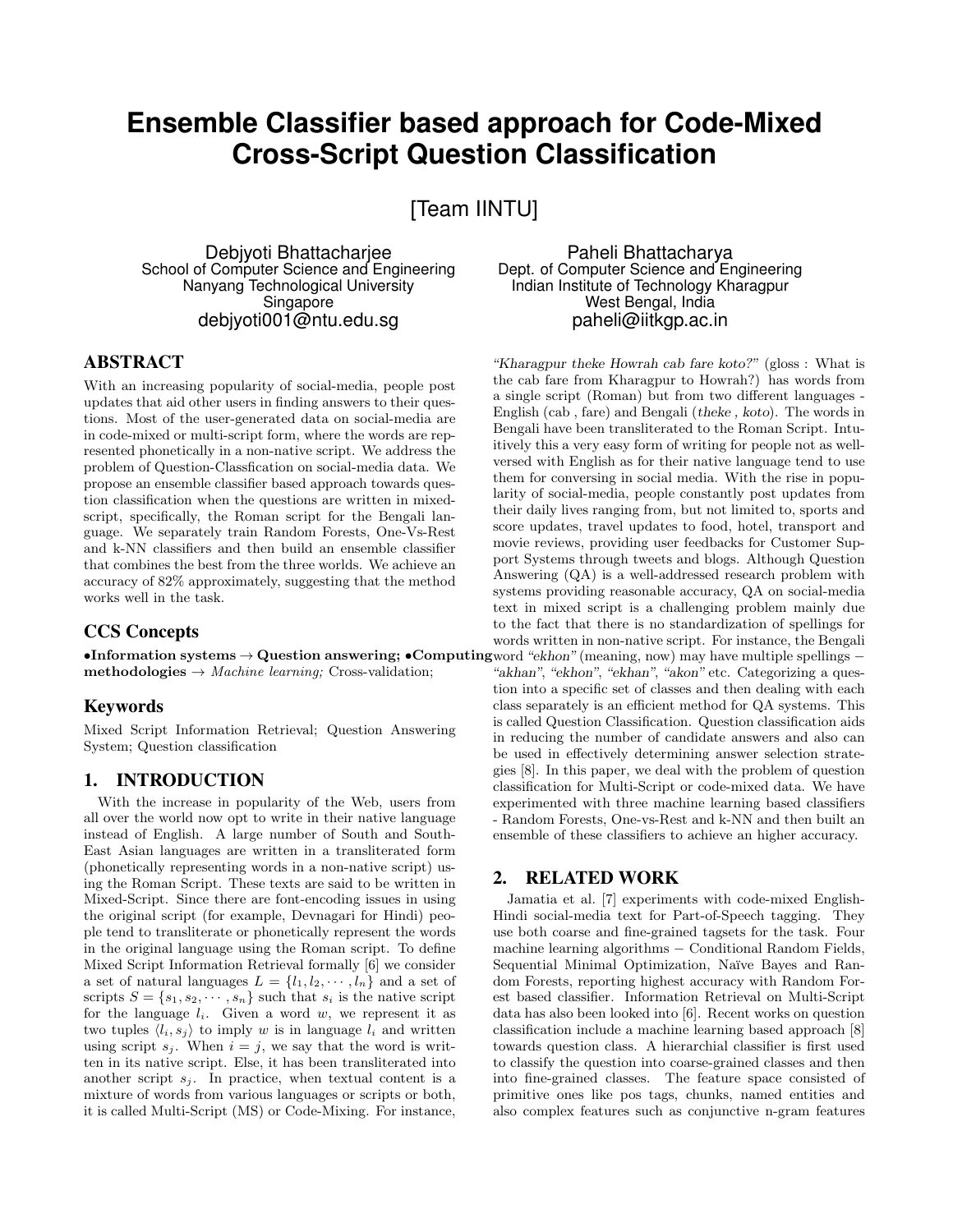and relational features. Question-Answering corpus acquisition using social-media content and question acquisition with human involvement have been reported in [2]. In FIRE 2015, the Transliterated Search track introduced three subtasks — language labelling of words in code-mixed text fragments, ad-hoc retrieval of Hindi film lyrics, movie reviews and astrology documents and transliterated question answering where the documents as well as questions were in Bangla script or Roman transliterated Bangla [4].

## 3. TASK DESCRIPTION

Question Answering systems are a classic application of natural language processing, where the retrieval task has to find a concise and accurate answer to a given question. Question classification is one of the subtasks of QA system, required to determine the type of the answer corresponding to a question.

The Code-Mixed Cross-Script Question Classification task can be described as follows. Given a question Q written in Romanized Bengali, which can contain English words and phrases and a set  $C = \{c_1, c_2, \ldots, c_n\}$  of question classes, the task is to classify the question Q into one of these predefined classes.

#### Example:

Question: airport theke howrah station distance koto ? Question Class: DIST

### 3.1 Dataset description

The training dataset consists of 330 questions and each question is assigned to a single question class. There are 9 question classes in all and the number of questions in each class is shown in Table 1. The minimum and maximum number of words in a question is 2 and 11 respectively while each question on average has 5.3 words.

| Table 1: Dataset classes and $\#Q$ per class |  |  |  |  |  |  |
|----------------------------------------------|--|--|--|--|--|--|
|----------------------------------------------|--|--|--|--|--|--|

| Class       |     |
|-------------|-----|
| <b>DIST</b> | 24  |
| LOC         | 26  |
| MISC        | 5   |
| MNY         | 26  |
| NUM         | 45  |
| OBJ         | 21  |
| ORG         | 67  |
| PER.        | 55  |
| TEMP        | 61  |
| Total       | 330 |

## 4. PROPOSED APPROACH

To build a classifier to classify the questions into the specified classes, we created a vector representation of the each question which is used as input to the classifier. We considered the top 2000 most frequently occurring words in the supplied training dataset as features. Each question is represented as a 2000-element binary vector. Element  $e_i = 1$ , if the  $i^{th}$  most frequently word is present in the question, otherwise 0.

We used three separate classifiers namely Random Forests (RF), One-vs-Rest (OvR) classifier and k-Nearest Neighbour (k-NN) classifier, followed by building an ensemble classifier using these three classifiers for the classification task.

In k-NN classification, a sample is classified by a majority vote of its neighbours, with the object being assigned to the most common class among its k-nearest neighbours  $(k >$  $0, k \in I$ ). k-NN classification is a lazy learning method which defers computation till the classification is performed. k-NN is one of the simplest classifiers.

One-vs–Rest strategy uses one classifier per class for fitting. Each classifier is trained against all the classes. The approach allows information regarding each class by inspecting the classifier trained for that class. In OvR, each classifier is trained with the entire data set while in RF, samples drawn from the original data set are used for training.

A Random Forest is a ensemble learning method which can be classification [3]. Random Forest fits a number of decision trees on various sub-samples of the dataset, with the samples drawn from the original dataset with or without replacement. Random Forests overcome the problem of overfitting of decision tree of their training set [5].

Using the above three classifiers, we built an ensemble classifier (EC). The ensemble classifier takes the output label by each of the individual classifiers and gives the majority label as output, otherwise any label is chosen at random as output. Each of the individual classifiers is trained on a subset of the original training dataset, by sampling with replacement.

In the following section, we describe the details of implementation of the classifiers and the obtained results.

# 5. EXPERIMENTAL SETUP AND RESULTS

We implemented the proposed approach using Python 3 and used the scikit-learn tool-kit for the classifiers. The following instantiations were used for the first three classifiers, which were available in sckit-learn. We implemented the ensemble classifier on our own.

rf = RandomForestClassifier(n\_estimators=100)

```
ovr = OneVsRestClassifier(LinearSVC(random_state=0))
```

```
clf = neighbors.KNeighborsClassifier(30, weights='uniform')
```
We split the labelled data set into two parts — training set (90%) and validation set (10%). The RF classifier performed the best, followed by EC, OvR and k-NN in decreasing order of classification accuracy. Thereafter, we used these trained classifiers for classifying the test data set. During classification, we marked the samples for which all the 4 classifiers predicted the same label. We used these samples, in addition to the original labelled data set for retraining the classifiers.

The results on the test data set for the classifiers RF, EC and OvR were submitted as final run and is shown summarily in Table 2 and Table 3. The classification results of kNN classifier were not submitted as run and hence accuracy of the results is not available.

# 6. CONCLUSION AND FUTURE WORK

In this paper we have addressed the problem of question classification for Bengali-English Code-Mixed social-media data. We have experimented with three machine learning based classifiers - Random Forests, One-vs-Rest and k-NN and then built an ensemble of these classifiers to achieve the best results. The method is scalable to other Code-Mixed languages mainly because it does not perform any language